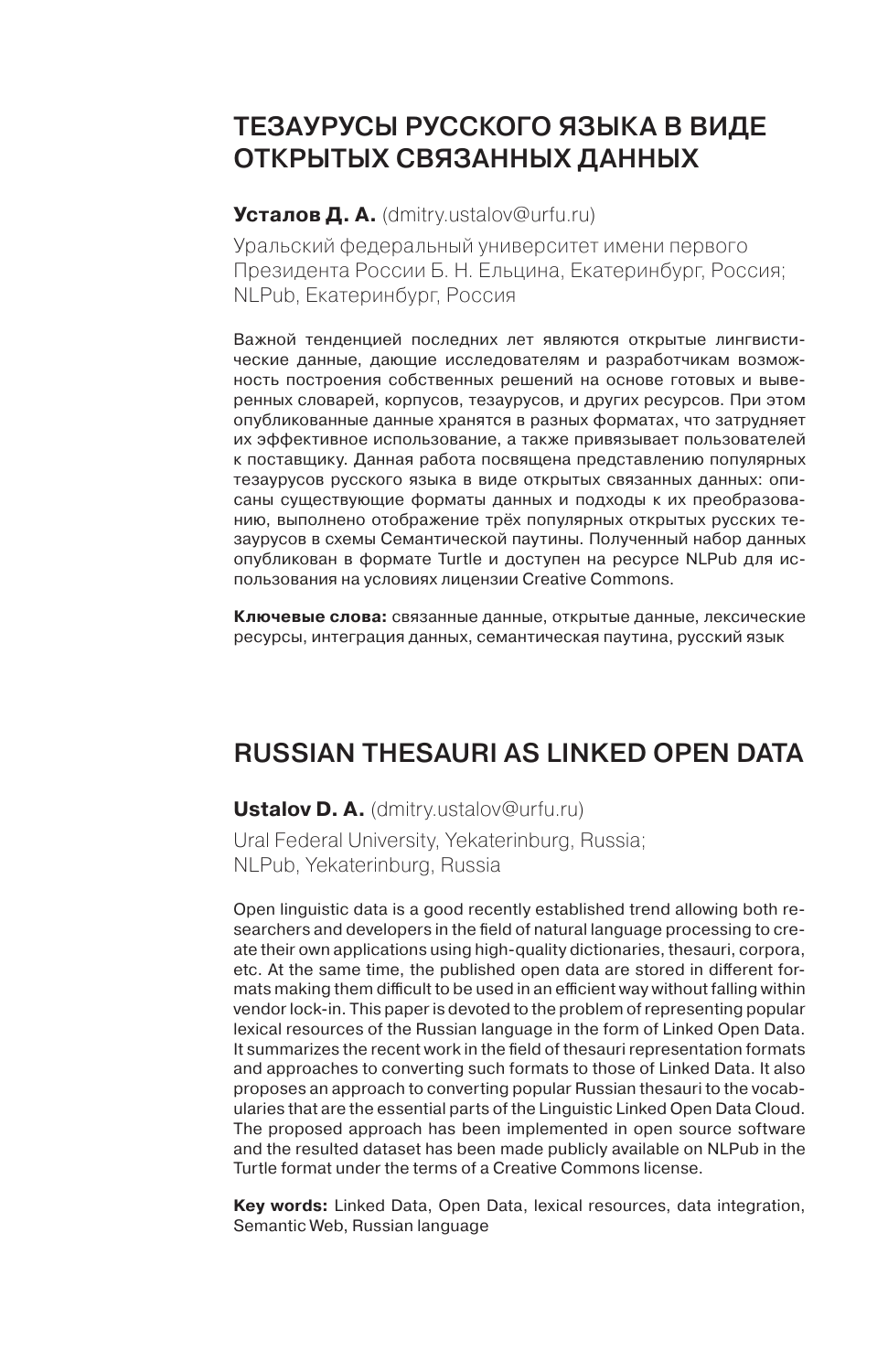## **1. Introduction**

Open linguistic data is a good recently established trend allowing both researchers and developers in the field of natural language processing to create their own applications using high-quality dictionaries, thesauri, corpora, etc. At that, the published open data are stored in different formats making them difficult to be used in an efficient way without falling within vendor lock-in. Hence, both the Semantic Web and natural language processing for Russian fields could benefit from representing the popular Russian thesauri in the form of Linked Data allowing applications to use the Semantic Web technologies including the powerful reasoning tools.

The work, as described in this paper, makes the following contributions: 1) it summarizes the recent work in the fields of thesauri formats, thesauri conversion approaches, and the thesauri for Russian, 2) it proposes and implements an approach to convert popular Russian thesauri to the form Linked Data, and 3) presents the results under a Creative Commons license. The rest of this paper is organized as follows. Section 2 is devoted to the survey on the related work. Section 3 proposes an approach to converting the thesauri to the Linked Data representation. Section 4 describes the implementation, presents and evaluates the resulted dataset. Section 5 concludes with final remarks and directions for the future work.

### **2. Related Work**

The following three directions of the related work are considered: 1) thesauri representation formats, 2) approaches for converting thesauri into Linked Data, and 3) publicly available electronic thesauri for Russian.

#### **2.1. Representation Formats**

Princeton WordNet, the most recognized and influential electronic lexical ontology, has been represented in the form of semi-structured text files [3]. This format is widely used and the majority of WordNet's derivatives<sup>1</sup> utilize it to keep compatibility with the original database. In spite of the WordNet's popularity, there are many software libraries for various programming languages allowing one both to read and write the linguistic data in this format. However, dealing with such a format has a significant drawback: embedding it into an application requires either conversion into the form of relational database or utilizing special software to integrate the present data schema with WordNet's. This makes the resulting data model less uniform and requiring additional maintenance. There also exist many linguistic resources operating with their in-house developed custom data formats, hence their formats will be denoted as *custom*.

XML, eXtensible Markup Language, is designed to be both human-readable and machine-readable [12]. It is used by many production-grade software in order

<sup>1</sup> http://globalwordnet.org/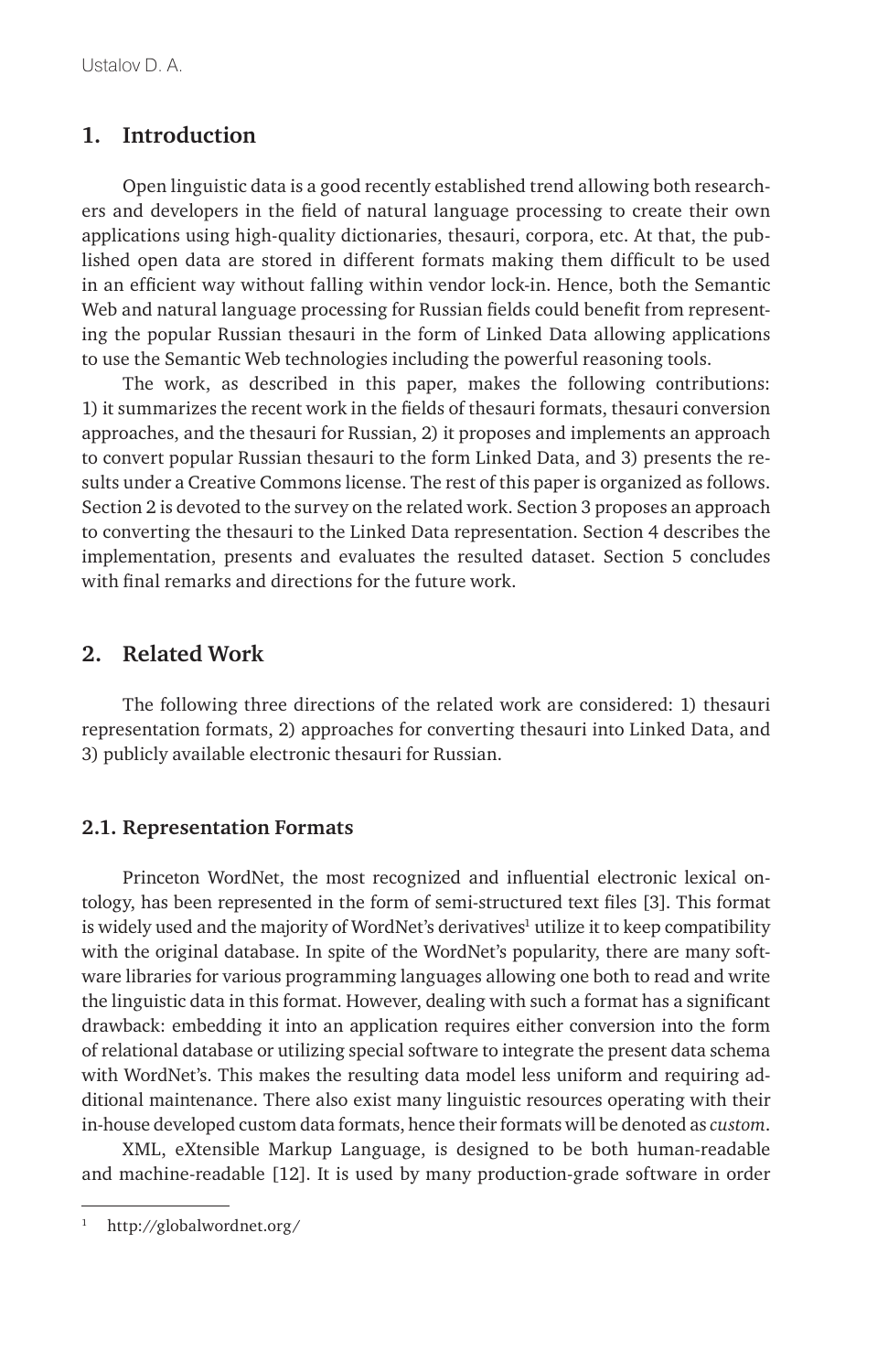to describe data in almost every existing domain including lexical resources. The main advantages of XML are its wide support, representation uniformity, and the ability to be validated against a predefined schema. However, processing of large XML documents containing hundreds megabytes of data is computationally hard as it requires either construction of an expensive document object model (DOM) to be stored entirely in a computer memory, or through the use of stream-oriented SAX parsers, which are much less convenient in development.

Resource Description Framework (RDF) is proposed to be a uniform representation of any subject-predicate-object entity for the Semantic Web [13]. The RDF is just an abstract syntax that should be encapsulated by serialization formats, e. g. RDF/XML, Turtle, N3, etc. It should be noted that the Simple Knowledge Organization System (SKOS) is an RDF extension designed especially for vocabularies and thesauri [11]. The syntax of RDF triplets is simple to be understood by human, but it is difficult for an end user to support all the available representation formats. RDF/XML is the most popular hence it has the same drawbacks as XML.

The recently published ISO 25964 standard is designed to formalize fitting concepts, terms and relationships together to make a thesaurus [7]. It is focused on the knowledge engineering aspect of thesauri and does not propose a representation format leaving such a task to the user. Another standard, ISO 24613:2008 describes LMF, a lexical markup framework, which is aimed at providing an XML-based representation for vocabularies without dealing with word senses and their relations [4].

#### **2.2. Linked Data Conversion**

The problem of converting a thesaurus into the Linked Data has been approached for several times since the appropriate data schemas have been issued.

van Assem et al. in 2006 proposed a method to convert a thesaurus to the SKOS format and assessed the applicability of such a representation [10]. The proposed method has three steps: 1) analyzing thesaurus, 2) mapping data items into SKOS, and 3) creating a conversion program. This method has been evaluated on three thesauri (IPSV, GTAA and MeSH) and it has been confirmed that SKOS is suitable for thesauri resembling to the ISO 25964 standard.

McCrae et al. in 2011 presented a model called lemon (Lexical Model for Ontologies) that supports sharing terminological and lexicon resources on the Semantic Web [6]. The lemon model is an RDF-native form making it possible to expose a thesaurus to the Linked Data in the similar way as LMF does, and also represents word senses and their relations.

In 2012, Navigli & Ponzetto released BabelNet, which is a very large multilingual semantic network constructed automatically on the basis of WordNet, Wikipedia and other databases [8]. BabelNet integrates seamlessly into the Semantic Web<sup>2</sup> through the alignment to underlying data sources, and exposes itself in the form of RDF employing such vocabularies as SKOS and lemon.

<sup>2</sup> http://babelnet.org/rdf/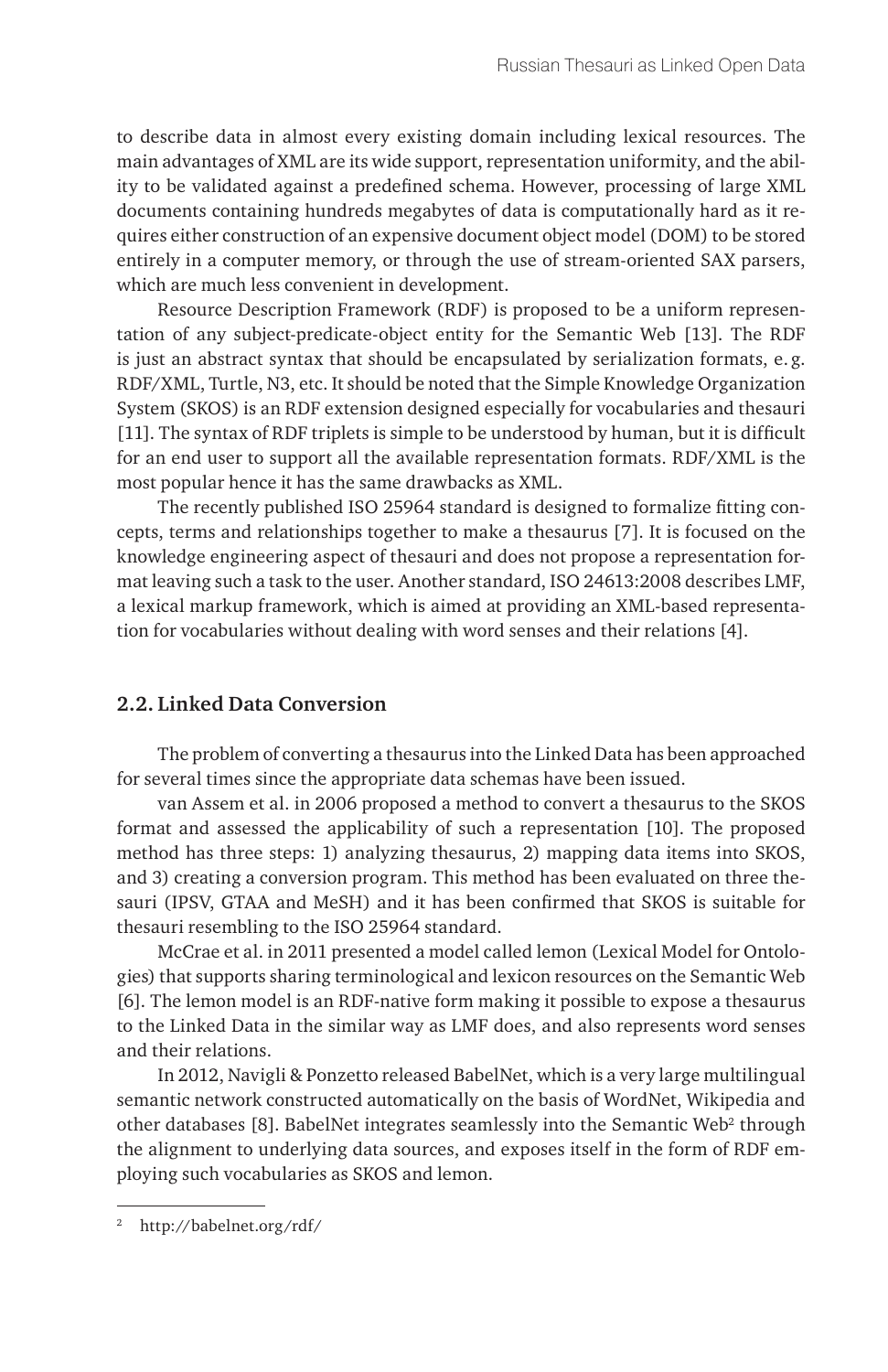#### **2.3. Thesauri for Russian**

There are three notable electronic thesauri for Russian that are publicly available under open licenses: 1) RuThes-lite, 2) the Russian Wiktionary, 3) the Universal Dictionary of Concepts, and 4) Yet Another RussNet (the more detailed survey is presented on [5, 9]).

RuThes-lite<sup>3</sup> is a subset of the RuThes lexical ontology having been developed since 1994 for addressing the information retrieval tasks in various applications for the Russian language [5]. The format of the original RuThes is unknown, nevertheless RuThes-lite is available under the terms of the CC BY-*NC*-SA license in the form of quasi-structured HTML pages on the Internet representing approximately 26,000 concepts and 100,000 relations between them.

The Universal Networking Language<sup>4</sup> is a project led by the United Nations dedicated to the development of a computer language that replicates the functions of natural languages. The Russian version of its semantic network—the Universal Dictionary of Concepts—is contributed by the researchers from IITP RAS [2]. UNLDC is distributed under the CC BY-SA license containing approximately 62,000 of the universal words (UWs) and 90,000 links between them.

The Russian Wiktionary<sup>5</sup> is the eighth largest Wiktionary composed of more than 520,000 articles—one article represents a lexical entry—written by more than 120,000 users (only 164 users are active participants) since 2004. The native format of the Wiktionary pages is a quasi-structured wiki syntax, which is quite hard to parse. However, there exists the Wikokit<sup>6</sup> project that parses the Russian and English Wiktionaries and renders them in the machine-readable form of a relational database available under the terms of the CC BY-SA license.

Yet Another RussNet $^7$  is an open project established in 2013 and aimed at creation of a large electronic thesaurus for Russian through the use of crowdsourcing [1]. At the moment, this resource contains 111,895 words and approximately 18,000 synsets. Initially, the project deliverables had been available in the XML format with the correspondent XSD although recently the synsets have been made available in the CSV and RDF formats, which are more convenient to parse and to use. All the content is published under the CC BY-SA license. Yet Another RussNet includes the lexicon and synsets of the Russian Wiktionary among several others resources licensed under the same license.

It should be noted that all these resources utilize their own *custom* data representation formats embarrassing their evaluation and forcing end users into vendor lockin. Since that the Yet Another RussNet project includes the lexicon and synsets of the Russian Wiktionary, only three resources will be considered in this study: RuThes-lite, UNLDC, Yet Another RussNet.

- <sup>5</sup> https://ru.wiktionary.org/
- <sup>6</sup> https://code.google.com/p/wikokit/
- <sup>7</sup> http://russianword.net/

<sup>3</sup> http://www.labinform.ru/pub/ruthes/index.htm

<sup>4</sup> http://www.undl.org/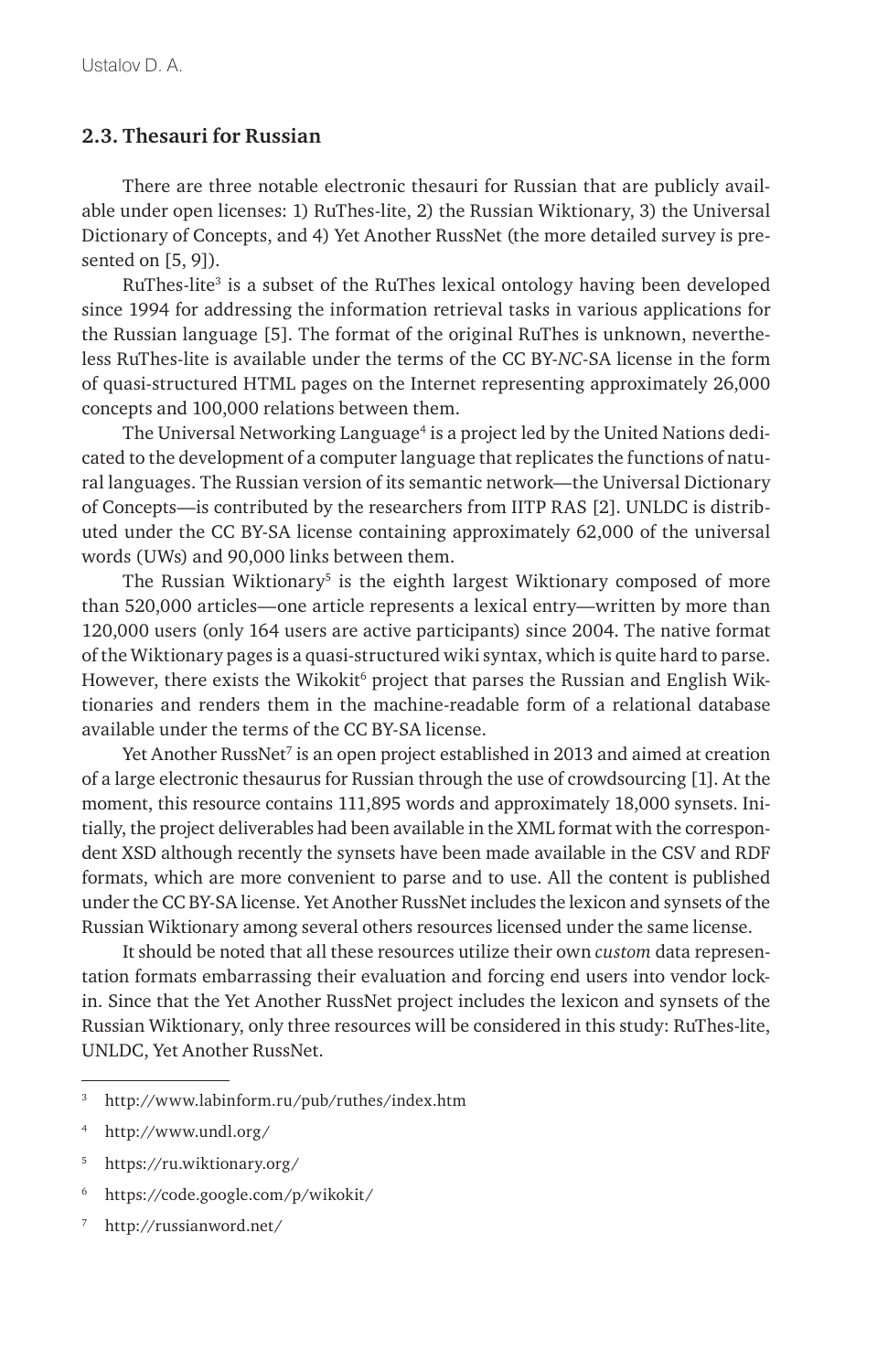## **3. Representing the Thesauri**

In order to represent the above-mentioned resources in the form of Linked Data, it is necessary to make the following assumptions. Firstly, the primary applications of the present work are natural language processing and information retrieval, thus the resulted resource may not cover the complete set of natural language entities and relations. Secondly, the resulted dataset should not reinvent the Linked Data vocabularies, but should use the popular ones as soon as possible. Finally, both humans and machines should easily understand the resulted data format.

Each thesaurus has been analyzed to find out how the data items can be mapped to the Linked Data vocabularies, and each thesaurus will be presented in a separate ontology. Since the RuThes-lite thesaurus is widely applied in various practical tasks, the types of its concept relations have been considered as the only concept relation types with one exception: the antonymy relation, which is widely used in UNLDC.

The choice of the Linked Data vocabularies is mostly inspired by that of Babel-Net, hence the following vocabularies have been used: Simple Knowledge Organization System (SKOS) to represent concepts, Lexicon Model for Ontologies (lemon<sup>8</sup>) to represent lexical senses, lexical entries, definitions and usage examples, LexInfo<sup>9</sup> to represent the morpho-syntactic labels. RDFS, OWL and Dublin Core have expressed the ontology description. The Turtle format has been chosen to store the processing output because of its readability and popularity.

Table 1 demonstrates the result of thesaurus entities' mapping. The most challenging part of the mapping process was the selection of the appropriate concept relation representation. For instance, SKOS provides the special terms for expressing hypernymy and hyponymy, but does not provide such terms for holonymy and meronymy—although LexInfo does.

| Entity/Relation        | <b>Vocabulary Term</b>              |  |
|------------------------|-------------------------------------|--|
| Concept                | skos:Concept                        |  |
| Lexical Sense          | <i>lemon</i> :LexicalSense          |  |
| Definition (Gloss)     | <i>lemon</i> :SenseDefinition       |  |
| Usage Example          | lemon: Usaqe Example                |  |
| Lexical Entry          | lemon:LexicalEntry                  |  |
| Lemma                  | <i>lemon</i> :Form                  |  |
| Class-Subclass (is-a)  | skos:{broader, narrower}            |  |
| Part-Whole (part-of)   | lexinfo: {holonymTerm, meronymTerm} |  |
| Asymmetric Association | <i>lemon</i> :subsense              |  |
| Symmetric Association  | skos:related                        |  |
| Antonomy               | lexinfo:antonym                     |  |
| Sense-Concept Mapping  | lemon: {sense, isSenseOf}           |  |

| Table 1. Entities, relations, vocabularies |
|--------------------------------------------|
|                                            |

<sup>8</sup> http://www.lemon-model.net/

<sup>9</sup> http://lexinfo.net/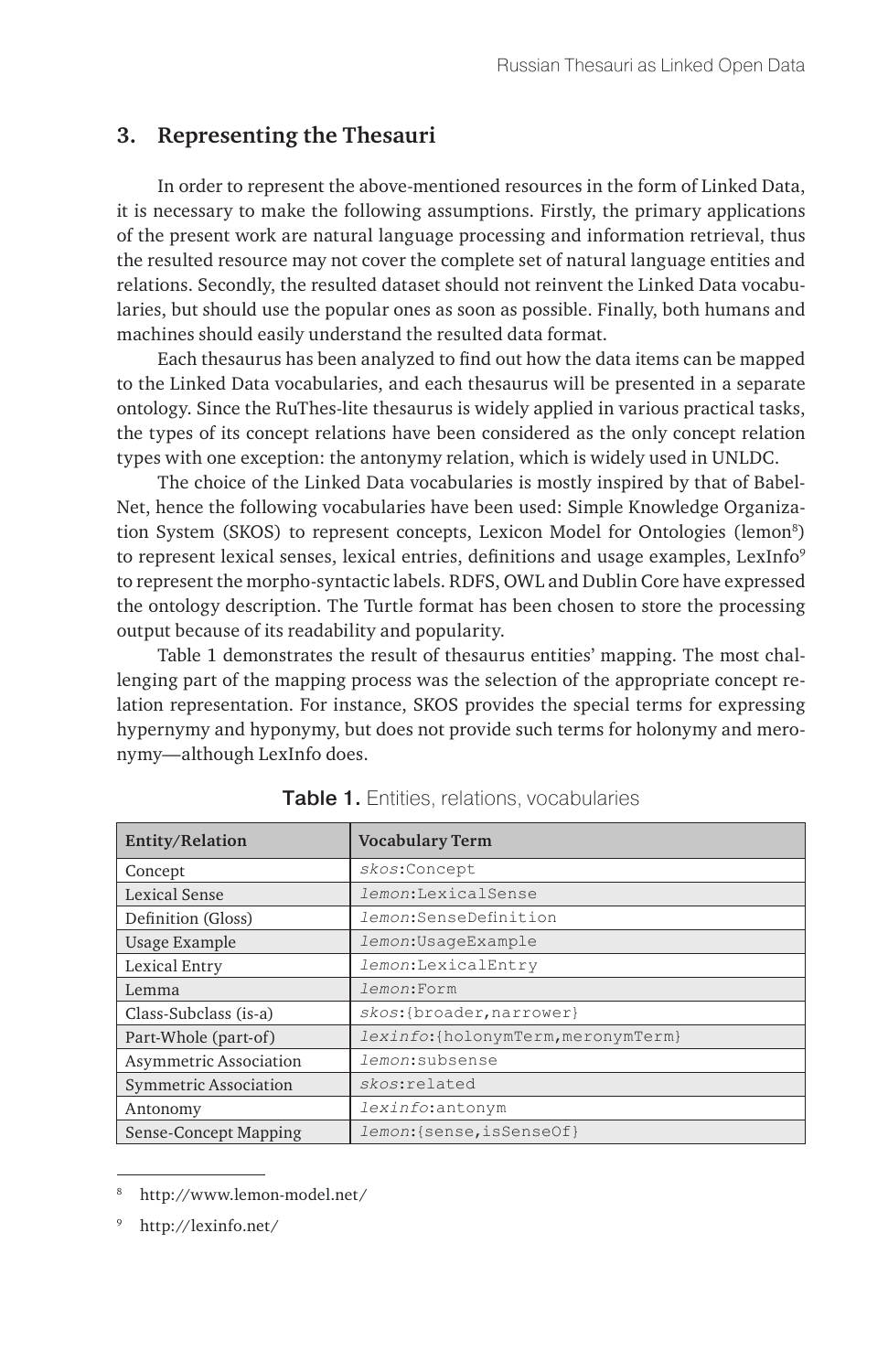| Entity/Relation          | <b>Vocabulary Term</b>            |  |
|--------------------------|-----------------------------------|--|
| Sense-Lexeme Mapping     | lemon: {reference, isReferenceOf} |  |
| Sense-Definition Mapping | lemon:definition                  |  |
| Sense-Example Mapping    | lemon: example                    |  |
| Lemma Indication         | lemon: canonicalForm              |  |
| Part-of-Speech           | lexinfo:partOfSpeech              |  |



Fig. 1. Elements of the uniform ontology: concepts, lexical entries and their senses, definitions, usage examples, and lemmas

An example of the resulted ontology is depicted at Fig. 1. The present example shows two defined concepts: one has two lexical senses and is denoted as a hypernym to the other (red colored) concept having only one sense. Each sense is provided with the corresponding lexical entries. Each lexical entry hopefully has a canonical form (lemma). The picture also illustrates that the sense definitions and the usage examples are connected to the lexical senses instead of the concepts.

#### **3.1. RuThes-lite**

RuThes-lite comes in the form of four schema-less XML files representing lexical entries, concepts, their relations, and mappings between the concepts and lexemes. Despite RuThes-lite containing some valuable morpho-syntactic information, it is written in barely parsable form, and such information has been—unfortunately omitted, i.e. the fields like synt type and pos string. Table 2 summarizes the mapping process.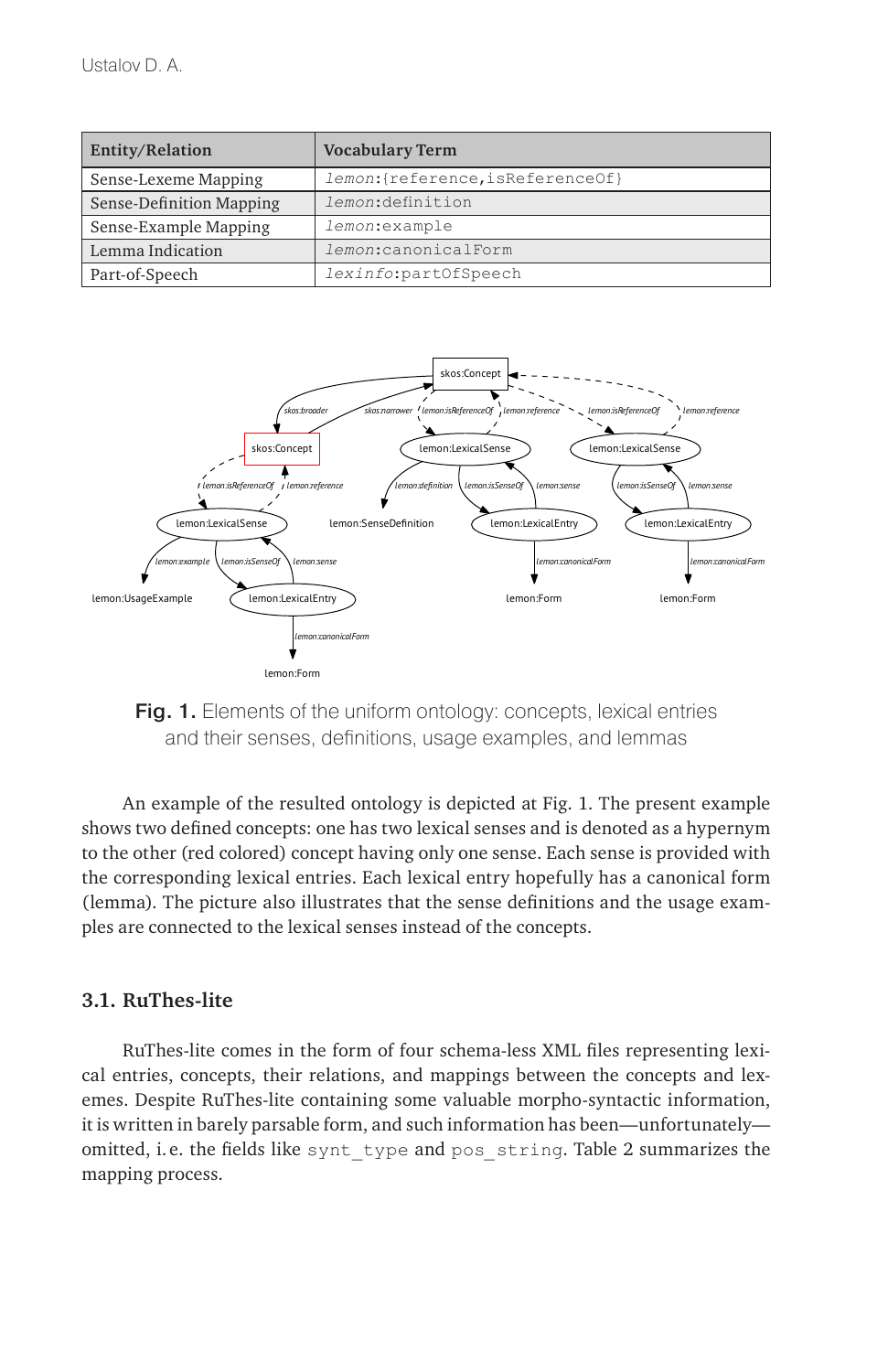| Data Item                         | Feature/Function      | Property/Class                    |
|-----------------------------------|-----------------------|-----------------------------------|
| //entry[ $@id$ ]                  | Lexical Entry         | lemon:LexicalEntry                |
|                                   | Lemma                 | lemon:Form                        |
|                                   | Lemma Indication      | <i>lemon</i> :canonicalForm       |
| $//$ concept                      | Concept               | skos:Concept                      |
| //entry_rel                       | Lexical Sense         | lemon:LexicalSense                |
|                                   | Sense-Concept Mapping | lemon: {sense, isSenseOf}         |
|                                   | Sense-Lexeme Mapping  | lemon: {reference, isReferenceOf} |
| //rel[@name=" $B$ MILE"]          | Class-Subclass (is-a) | skos: broader                     |
| //rel[@name=" $H$ <i>M</i> $E$ "] |                       | skos:narrower                     |
| //rel[@name="ЧАСТЬ"]              | Part-Whole (part-of)  | <i>lexinfo</i> :holonymTerm       |
| //rel[@name="ЦЕЛОЕ"]              |                       | lexinfo:meronymTerm               |
| //rel $@name="ACIII"$             | Asymmetric            | <i>lemon</i> :subsense            |
| $//rel[@name="ACU2"]$             | Association           | <i>lemon</i> :subsense            |
| //rel[@name="ACII"]               | Symmetric Association | skos:related                      |

Table 2. Mapping RuThes-lite to the Linked Data vocabularies

## **3.2. The Universal Dictionary of Concepts**

UNLDC is published $10$  in the form of CSV files representing universal words (UWs) and links between them. Since the UNLDC universal words are unambiguous by design, they have been mapped into lexical senses as described in Table 3. The main problem of the UNLDC mapping is the necessity to parse the domain-specific relations stored within such UWs as *tongue(icl>concrete\_thing,pof>body)*, therefore such descriptors were omitted and the resulted dataset has no relations. The synsets $11$ derived from the UWs have been mapped to concepts.

| Data Item      | Feature/Function                                                          | <b>Property/Class</b>                                                                               |
|----------------|---------------------------------------------------------------------------|-----------------------------------------------------------------------------------------------------|
| Lemma          | Lexical Entry<br>Lemma<br>Lemma Indication                                | lemon:LexicalEntry<br><i>lemon</i> :Form<br>lemon:canonicalForm                                     |
| Part-of-Speech | Part-of-Speech                                                            | lexinfo:partOfSpeech                                                                                |
| Universal Word | Concept<br>Lexical Sense<br>Sense-Concept Mapping<br>Sense-Lexeme Mapping | skos:Concept<br>lemon:LexicalSense<br>lemon: {sense, isSenseOf}<br>lemon:{reference, isReferenceOf} |
| Relation icl   | Class-Subclass (is-a)                                                     | skos:{broader, narrower}                                                                            |
| Relation i of  |                                                                           |                                                                                                     |
| Relation pof   | Part-Whole (part-of)                                                      | lexinfo: {holonymTerm, meronymTerm}                                                                 |
| Relation equ   | <b>Symmetric Association</b>                                              | skos:related                                                                                        |
| Relation ant   | Antonomy                                                                  | lexinfo:antonym                                                                                     |

**Table 3.** Mapping UNLDC to the Linked Data vocabularies

<sup>10</sup> https://github.com/dikonov/Universal-Dictionary-of-Concepts/tree/master/data/csv

<sup>11</sup> https://github.com/dikonov/Universal-Dictionary-of-Concepts/tree/master/data/misc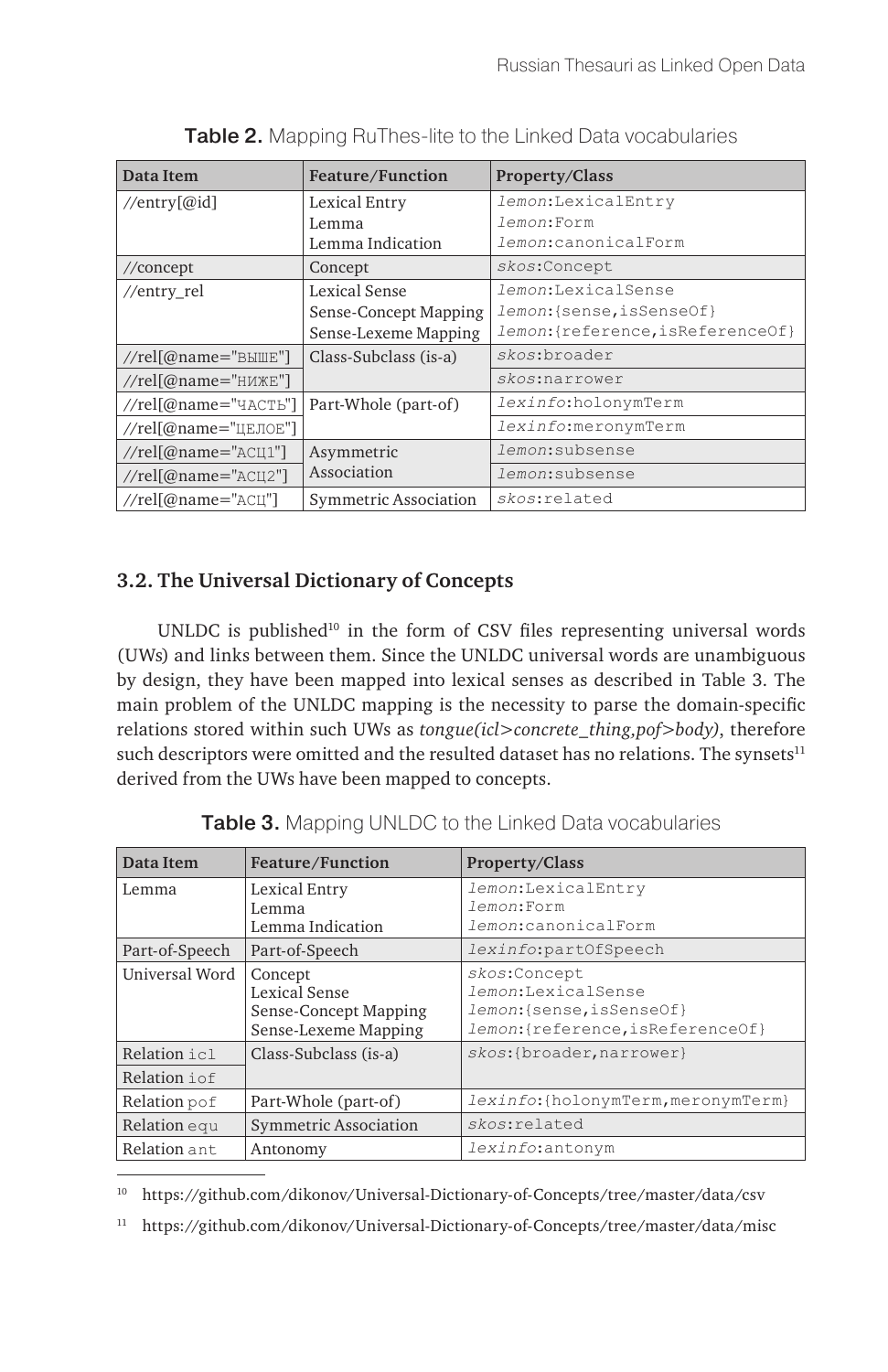### **3.3. Yet Another RussNet**

The Yet Another RussNet software is implemented in the Ruby on Rails framework with active use of the ActiveRecord object-relational mapping [9]. Table 4 shows that its data models<sup>12</sup> have been mapped to those of Linked Data.

| Data Item  | Feature/Function         | <b>Property/Class</b>             |
|------------|--------------------------|-----------------------------------|
| Word       | Lexical Entry            | lemon:LexicalEntry                |
|            | Lemma                    | <i>lemon</i> :Form                |
|            | Lemma Indication         | lemon:canonicalForm               |
|            | Part-of-Speech           | lexinfo:partOfSpeech              |
| Synset     | Concept                  | skos:Concept                      |
| SynsetWord | Lexical Sense            | <i>lemon:LexicalSense</i>         |
|            | Sense-Concept Mapping    | lemon: {sense, isSenseOf}         |
|            | Sense-Lexeme Mapping     | lemon: {reference, isReferenceOf} |
|            | Sense-Definition Mapping | lemon:definition                  |
|            | Sense-Example Mapping    | <i>lemon</i> :example             |
| Definition | Definition (Gloss)       | <i>lemon</i> : SenseDefinition    |
| Example    | Usage Example            | lemon: Usaqe Example              |

Table 4. Mapping Yet Another RussNet to the Linked Data vocabularies

## **4. Results**

The conversion and the supplementary programs have been implemented in the Ruby programming language. The resulted software is available on GitHub under the MIT license: https://github.com/nlpub/rtlod. During the implementation, it has become necessary to port the lemon and LexInfo vocabularies to the syntax of the used RDF.rb library, which resulted in releasing of the *rdf-lemon*13 library for Ruby.

The resulted dataset consisting of the converted RuThes-lite, UNLDC and Yet Another RussNet thesauri in the Turtle format is available on NLPub: http://nlpub.ru/ RTLOD. Thorough evaluation of such a resource is a very interesting topic that is complicated enough to conduct a specialized study. Nevertheless, in order to compare the resulted ontologies quantitatively, brief statistics of them have been calculated and demonstrated in the Table 5. The lexical intersection between the converted thesauri has also been assessed (Table 6).

It seems that Yet Another RussNet that is created through crowdsourcing has the widest lexical coverage although the number of its concepts is relatively low. It is also the only resource provided with the word usage examples due to its crowdsourcing schema requiring users to consider such examples [1]. High number of lexical senses is caused by the presence of many duplicated synsets generated by users. Despite this resource having no established concept relations, it still may be still useful

<sup>12</sup> http://nlpub.ru/YARN/API

<sup>13</sup> https://github.com/nlpub/ruby-rdf-lemon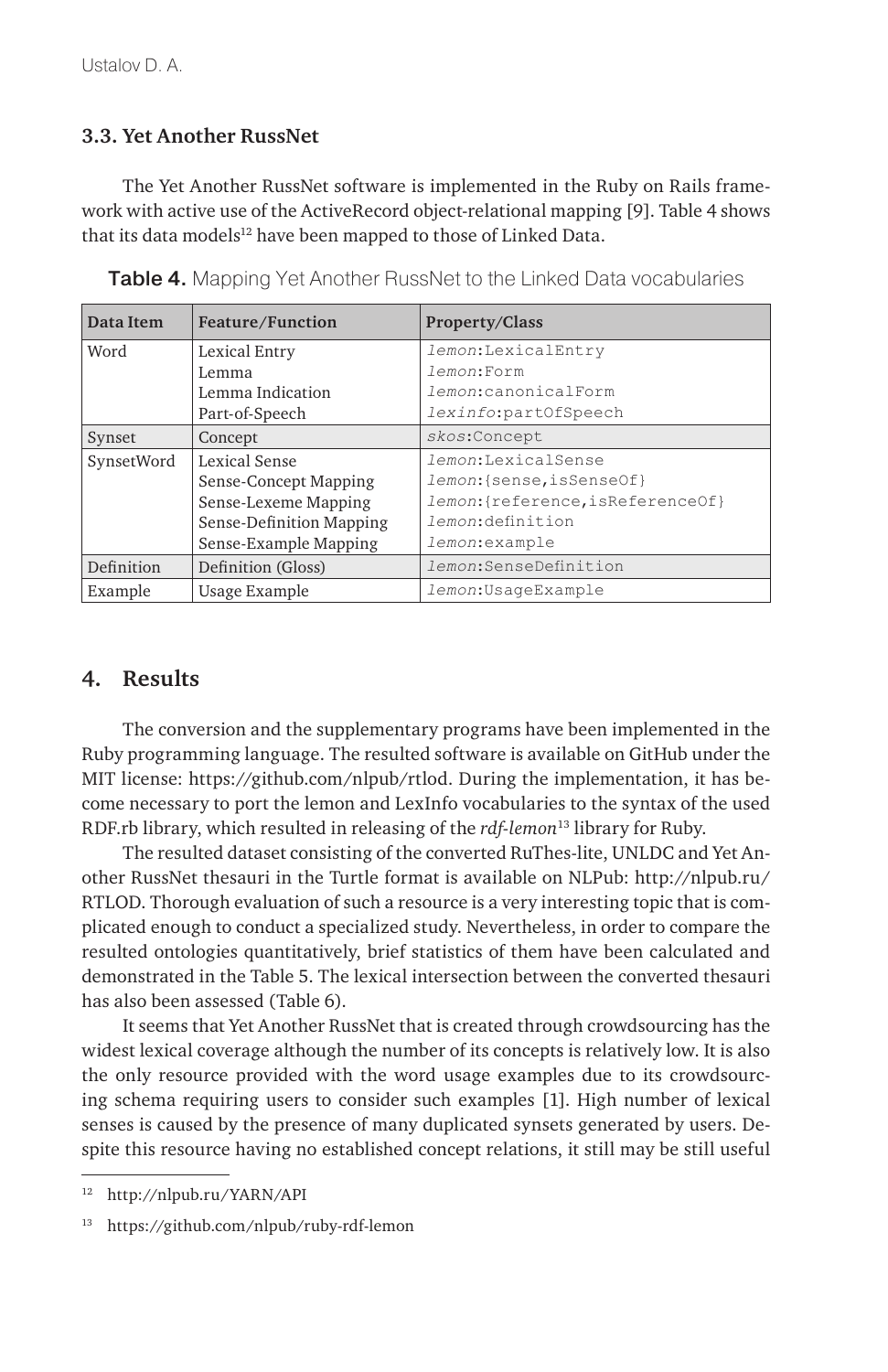as a synonyms' dictionary in some applications. Both RuThes-lite and UNLDC are mature resources with developed concept relations [5], but UNLDC is a dictionary of a controlled language [2], hence its number of concepts is significantly smaller, although these concepts are tightly connected to each other.

| $#$ of                | <b>RuThes-lite</b> | <b>UNLDC</b> | <b>Yet Another RussNet</b> |
|-----------------------|--------------------|--------------|----------------------------|
| Lexical Entries       | 96,700             | 56,313       | 111,895                    |
| Part-of-Speech Tags   | n/a                | 56,313       | 111,821                    |
| Concepts              | 26,354             | 8,896        | 17,492                     |
| Relations             | 98,976             | n/a          |                            |
| <b>Lexical Senses</b> | 115,106            | 20,366       | 69,981                     |
| Definitions           | 10,701             | 8,896        | 7,641                      |
| <b>Usage Examples</b> |                    |              | 2.991                      |

#### Table 5. Resulted datasets

#### Table 6. Lexical intersection

|                     |                     | $#$ of common lexical entries |
|---------------------|---------------------|-------------------------------|
| RuThes-lite         | UNLDC               | 18,596                        |
| UNLDC               | Yet Another RussNet | 26,088                        |
| Yet Another RussNet | RuThes-lite         | 37,920                        |

## **5. Conclusion**

The author believes that the present work—especially the published dataset and software—could facilitate the development of the modern linguistic resources for Russian among their integration into the Linguistic Linked Open Data Cloud<sup>14</sup>. Given the openly published resources, a user can choose between them in order to pick the best option for the particular application. Moreover, it contributes a lot into simplifying conducting thorough studies of these resources by such benchmarks as word sense disambiguation competitions. The present mapping approach is general and could be freely used for adopting more thesauri of the Russian language.

There are several reasons for future work. Firstly, it may be useful to assess the lexical coverage of the given resources with these representations. Secondly, since these datasets are Linked Data, it may be interesting to estimate alignments between concepts of them. Finally, end users may consume the deliverables of this work and link their own data to these.

<sup>14</sup> http://linghub.lider-project.eu/llod-cloud